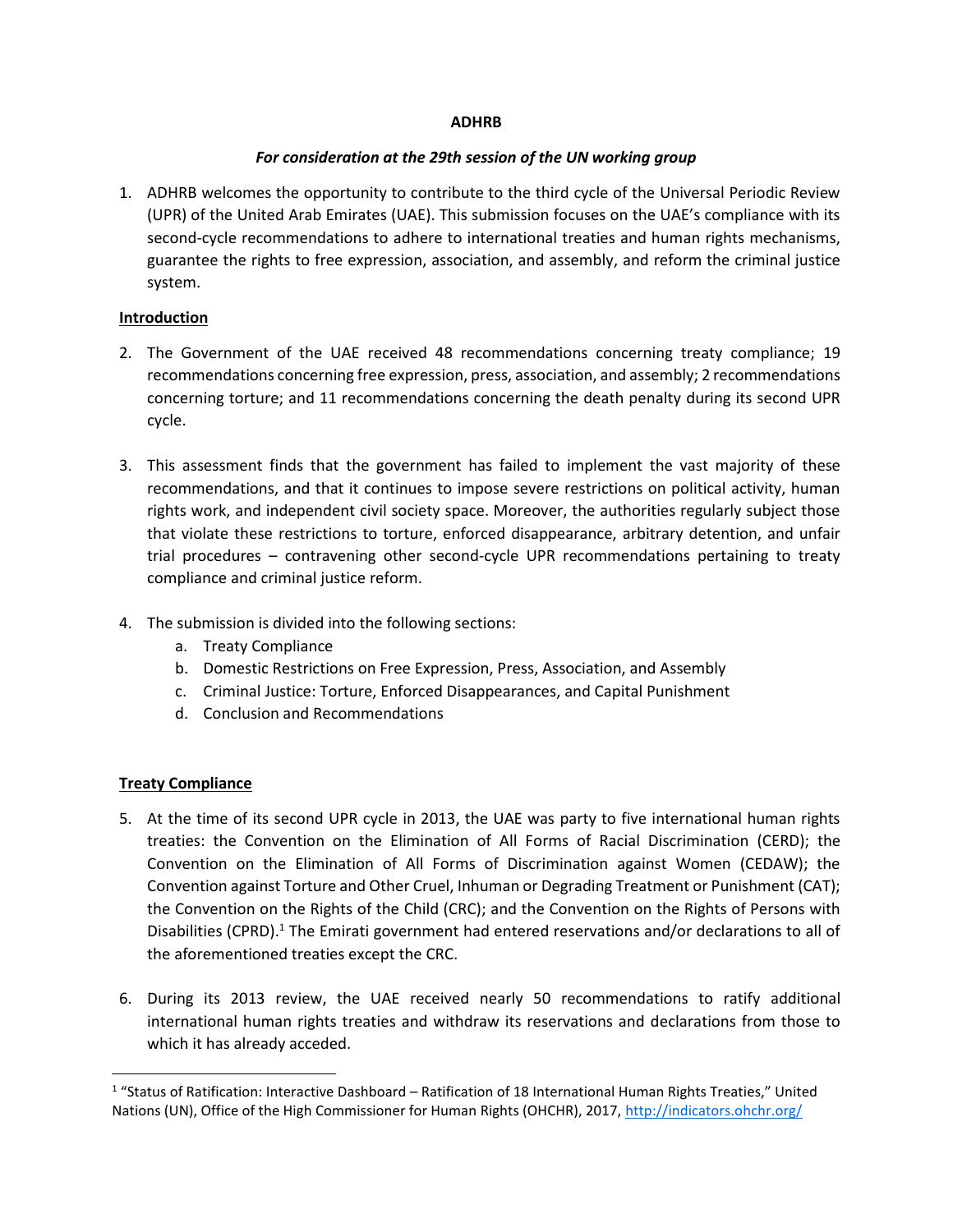- 7. The UAE has done little to implement these recommendations. In 2016, the Emirati government ratified the Optional Protocol to the CRC on the sale of children, child prostitution and child pornography. The UAE has not ratified any other major international human rights treaty since 2013 – including the International Covenant on Civil and Political Rights (ICCPR) and the International Covenant on Economic, Social, and Cultural Rights (ICESCR) – nor has it withdrawn its existing reservations or declarations.
- 8. The UAE has also failed to fully adhere to the international treaties to which it has already acceded. Emirati authorities continue to violate the rights to free expression, association, and assembly, as well as the right to be free from torture and ill-treatment, contravening the principles outlined in the CAT, CEDAW, and other international standards. The remainder of this submission addresses these violations.

### **Domestic Restrictions on Free Expression, Press, Association, and Assembly**

9. The Emirati government has failed to implement its 19 second-cycle recommendations to protect free expression, press, association, and assembly. ADHRB finds that the UAE has taken further action to limit these freedoms during the period under review by building on an already expansive legal framework designed to criminalize many forms of activism, peaceful criticism, and dissent. Independent indices on press freedom currently rank the UAE among the most restrictive in the world. $2$ 

### **Constitution**

l

10. The UAE's 1971 constitution contains some protections for freedom of expression, including Article 30, which maintains that the "freedom of opinion and of expressing that opinion verbally, in writing, or by any other medium of expression is guaranteed as provided in law."<sup>3</sup> During its second UPR cycle, the UAE accepted recommendation **128.111** to "enhance implementation of the constitutional provisions on freedom of expression." However, as demonstrated below, the constitutional protections provided by Article 30 have been directly undermined by other legislation that constrain free expression, and the government has taken no action to "enhance" existing constitutional guarantees. For these reasons, ADHRB assesses that recommendation **128.111** is not implemented.

#### **Press and Publications Law**

11. The UAE received several second-cycle recommendations to either repeal the 1980 Press and Publications Law or amend it to protect free expression, including **128.106**. The government has not implemented these recommendations.

<sup>&</sup>lt;sup>2</sup> "2017 World Press Freedom Index," Reporters Without Borders, 2017, <https://rsf.org/en/ranking>; "Freedom of the Press 2017," Freedom House, 2017, https://freedomhouse.org/report/freedom-press/freedom-press-2017

<sup>&</sup>lt;sup>3</sup> The Constitution of the United Arab Emirates, Government of the United Arab Emirates, 2011, http://www.iedja.org/wp-

content/uploads/pdf/litterature\_juridique/EMIRATS%20ARABES%20UNIS/revision\_constitutionnelle\_2011.pdf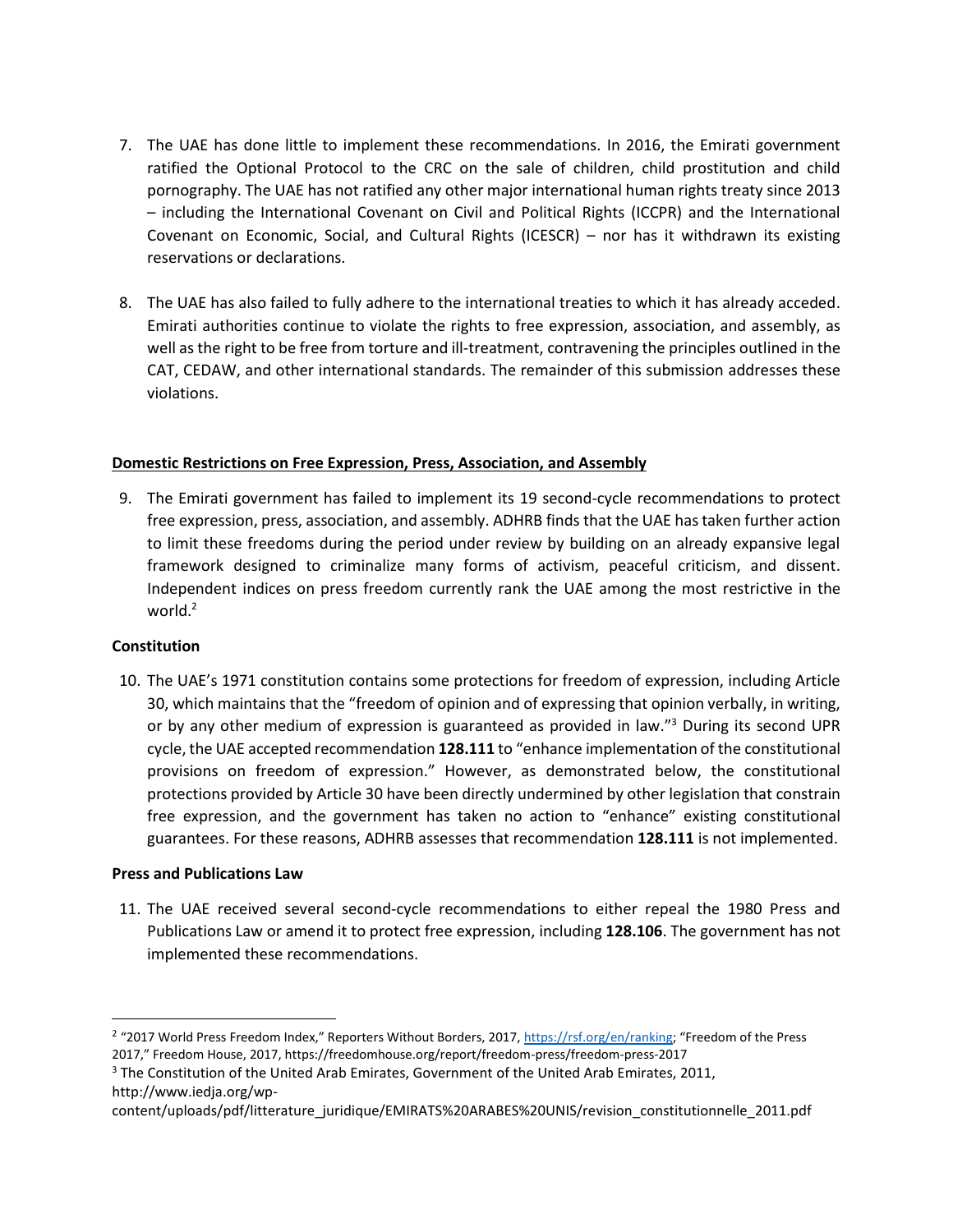- 12. The Press and Publications Law allows Emirati authorities to censor foreign and domestic news sources and prohibits criticism of the UAE government, its allies, or its religion.<sup>4</sup> The law also criminalizes the publication of any material that could prove damaging to the Emirati economy. As a result of this restrictive legal environment, self-censorship is common and widespread.<sup>5</sup>
- 13. As early as 2009 it was reported that the Emirati government was considering a new press law.<sup>6</sup> However, in the years since, the authorities have not promulgated any such legislation, and the Press and Publications Law of 1980 remains the chief legal framework regulating the media. Notably, according to Human Rights Watch, the alternative law under consideration in 2009 may have imposed even more excessive restrictions on press freedom and the right to free expression.<sup>7</sup>

## **Cybercrime Law**

- 14. The UAE received several second-cycle recommendations to reform the country's Federal Law No. 5 of 2012 on Combating Cybercrimes,<sup>8</sup> known informally as the cybercrime law, including 128.112 and **128.108.** However, the government did not accept these recommendations, and it has failed to take any steps to bring the law in line with international standards. While the cybercrime law includes provisions that purportedly seek to curb the spread of extremist content on the internet, it also gives the government wide authority to monitor online communications and prosecute users for expressing dissident views. 9
- 15. The cybercrime law regulates information technology, which it broadly defines to include "websites, any information network, or information technology means," as well as blogs, social networking fora, text messages, and emails.<sup>10</sup> Many of the law's provisions are vague and can be used to target individuals solely for exercising their right to free expression or association: $^{11}$ 
	- a. Article 26 provides for a minimum of 5 years in prison and a fine of nearly \$275,000 for using information technology in such a way as to support the activities of any "unauthorized group."<sup>12</sup> Under Emirati law, this can include human rights organizations or groups calling for peaceful political reform.
	- b. Article 28 holds that an individual shall be punished with imprisonment and a fine of nearly \$275,000 for using information technology "with intent to incite acts or publishes or

5 Ibid.

 $\overline{a}$ 

7 Ibid.

[cybercrimes-decree-attacks-free-speech](https://www.hrw.org/news/2012/11/28/uae-cybercrimes-decree-attacks-free-speech)

<sup>&</sup>lt;sup>4</sup> "Freedom in the World 2017: United Arab Emirates," Freedom House, 2017,

https://freedomhouse.org/report/freedom-world/2017/united-arab-emirates

<sup>6</sup> Roy Greenslade, "UAE aims to stifle press freedom," *The Guardian*, 16 April 2009,

<https://www.theguardian.com/media/greenslade/2009/apr/16/dubai-press-freedom>

<sup>8</sup> Federal Law No. 5 of 2012 on Combating Cybercrimes, Government of the United Arab Emirates, 13 August 2012, http://ejustice.gov.ae/downloads/latest\_laws/cybercrimes\_5\_2012\_en.pdf

<sup>9</sup> Federal Law No. 5 of 2012 on Combating Cybercrimes, Government of the United Arab Emirates, 13 August 2012, http://ejustice.gov.ae/downloads/latest\_laws/cybercrimes\_5\_2012\_en.pdf ; "UAE: Cybercrimes Decree Attacks Free Speech," Human Rights Watch, 28 November 2012, [https://www.hrw.org/news/2012/11/28/uae-](https://www.hrw.org/news/2012/11/28/uae-cybercrimes-decree-attacks-free-speech)

 $10$  Ibid.

 $11$  Ibid.

 $12$  Ibid.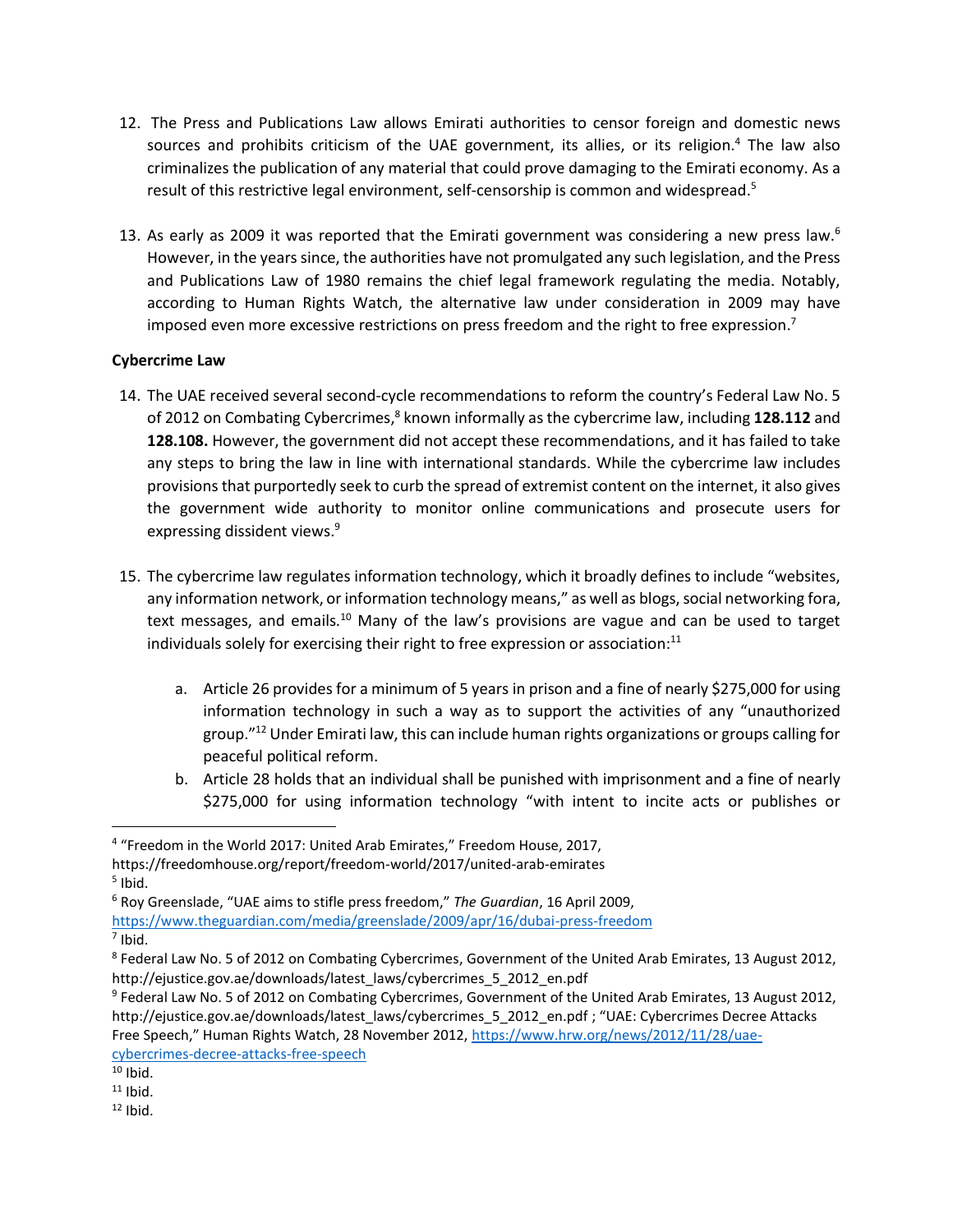transmits information, news or cartoon drawings or any other pictures which may endanger the national security and the higher interests of the State or afflicts its public order.<sup>"13</sup>

- c. Article 29 holds that individuals shall be punished with imprisonment and a fine of nearly \$275,000 for using information technology "to make sarcasm or damage the reputation, prestige or stature of the State or any of its institutions or its president, vice-president, any of the rulers of the Emirates, their crown princes, or the deputy rulers of the Emirates, the State flag, the national peace, its logo, national anthem or any of its symbols."<sup>14</sup>
- d. Article 30 provides up to life in prison for anyone who uses information technology or incites others to use information technology in such a way as "to advocate the overthrow, change, or usurpation of the system of governance in the state, or obstruct provisions of the constitution or existing law, or oppose the fundamental principles on which the system of governance in based."<sup>15</sup>
- e. Article 32 allows individuals to be punished with imprisonment and a fine of more than \$136,000 for using information technology "for planning, organizing, promoting or calling for demonstrations or protests or the like without license from the competent authority."<sup>16</sup>
- f. Article 38 allows individuals to be imprisoned for using information technology to communicate "incorrect, inaccurate or misleading information which may damage the interests of the State or injures its reputation, prestige or stature."<sup>17</sup>
- 16. In 2016, UAE President Sheikh Khalifa bin Zayed Al Nahyan enacted Federal Law No. 12 of 2016, which expanded the existing 2012 cybercrime Law.<sup>18</sup> The 2016 amendment prohibits the use of inauthentic internet protocol (IP) addresses and punishes this offense with imprisonment or fines of up to Dh2,000,000 (approximately US\$544,500).<sup>19</sup> In practice, this constrains the privacy of UAE residents by prohibiting the use of an IP address that allows the user to remain undiscoverable.<sup>20</sup> Because the UAE prescribes lengthy jail terms and large fines for expressing dissenting views, requiring that IP addresses be traceable further increases the risk faced by human rights defenders, journalists, and activists as they often utilize fabricated IP addresses as a means of protecting identities in the course of their work. 21
- 17. Rather than narrow the focus of the law's provisions in order to bring them into alignment with international standards, Emirati authorities have continued to apply it against peaceful government critics and human rights defenders. On 15 March 2017, for example, an Emirati court sentenced

 $\overline{\phantom{a}}$ 

<sup>18</sup> "Dh500,000 fine if you use fraud IP in UAE," Emirates 24/7, 22 July 2016,

<http://www.emirates247.com/news/emirates/dh500-000-fine-if-you-use-fraud-ip-in-uae-2016-07-22-1.636441>  $19$  Ibid.

<sup>20</sup> "UAE Cybersecurity Law Threatens Freedom of Expression," ADHRB, 27 July 2016, <http://www.adhrb.org/2016/07/uae-toughens/>

 $13$  Ibid.

 $14$  Ibid.

 $15$  Ibid.

 $16$  Ibid.

 $17$  Ibid.

<sup>&</sup>lt;sup>21</sup> Ibid; William R. Marczak, John Scott-Railton, Morgan Marquis-Boire, and Vern Paxson, "When Governments Hack Opponents: A Look at Actors and Technology," USENIX Association,

<https://www.usenix.org/system/files/conference/usenixsecurity14/sec14-paper-marczak.pdf>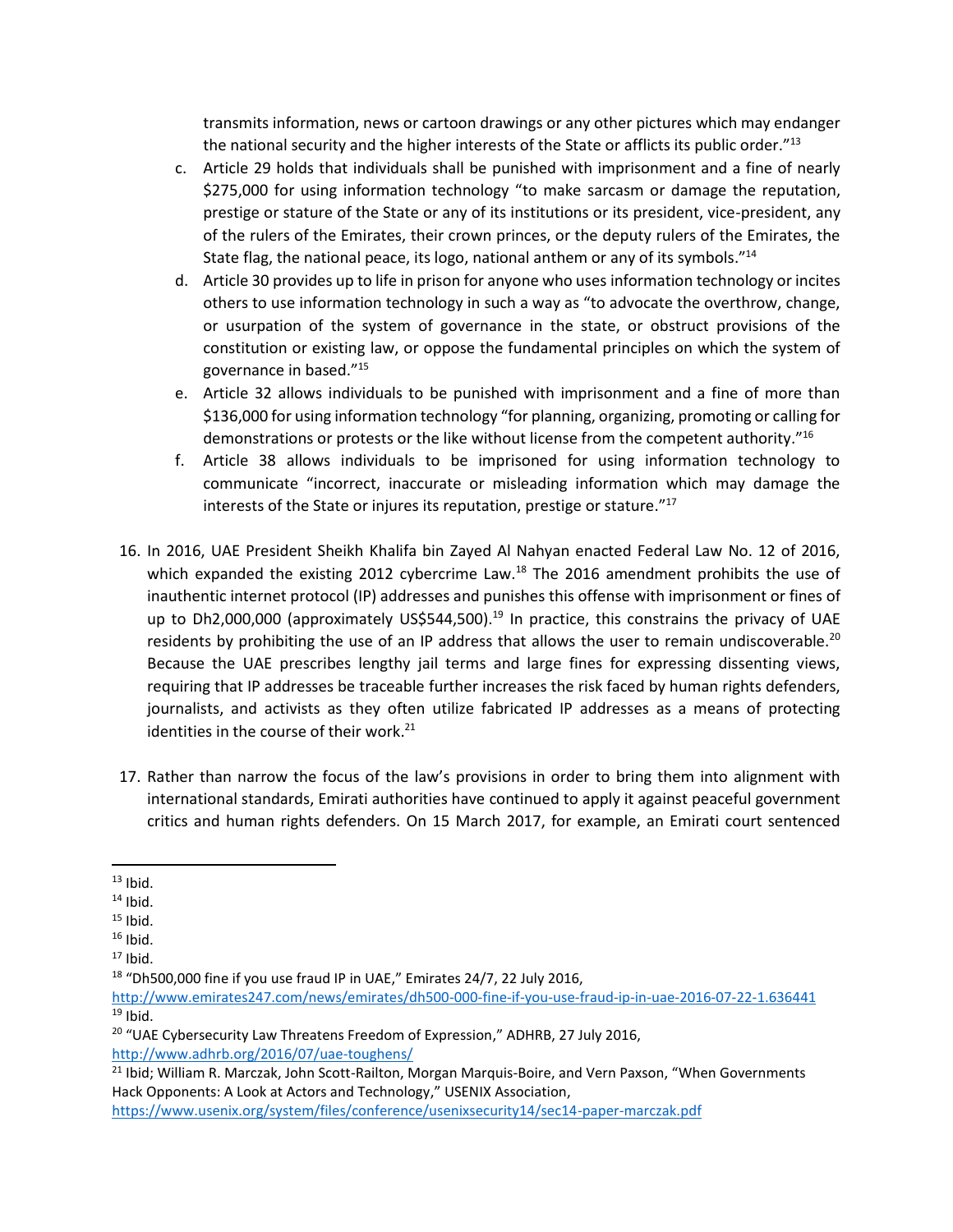Jordanian journalist **Tayseer al-Najjar** to three years in prison and a \$136,000 fine on charges of violating Article 29 of the law by allegedly making comments on Facebook in support of "Gazan resistance" to Israeli military operations in 2014.<sup>22</sup>

- 18. On 20 March 2017, UAE authorities arrested world-renowned human rights defender **Ahmed Mansoor**<sup>23</sup> and later accused him of using social media websites to commit a number of offences, including "promoting false and shaded information through the internet."<sup>24</sup> The Public Prosecution for Cybercrimes ordered Mansoor's arrest, $25$  further suggesting that he will ultimately be tried under the cybercrimes law. Mansoor was previously detained in 2011 and has faced consistent surveillance, intimidation, and hacking in reprisal for his work.
- 19. On 29 March, an Emirati court sentenced prominent academic and human rights defender **Dr. Nasser bin Ghaith** to ten years in prison on charges brought under the cybercrimes law.<sup>26</sup> The charges stemmed from comments Dr. bin Ghaith made on Twitter; authorities also brought charges against Dr. bin Ghaith for posting information online about being tortured in 2011 and for his alleged connection with illegal political groups. 27
- 20. In addition to undermining free expression, the application of the UAE's cybercrime legislation directly contravenes recommendations **128.105** and **128.117**, which call on the UAE to facilitate the work of human rights defenders and prevent the harassment of activists and journalists.

## **Anti-Terror Law**

 $\overline{\phantom{a}}$ 

21. Like its cybercrime law, the UAE's Terrorism Law No. 7 of 2014 is exceedingly broad and allows Emirati authorities to prosecute acts of free expression, association, and assembly as terror crimes. According to the law, for example, any action that is carried out with the intent of "antagonizing the state" is considered to be an act of terrorism.<sup>28</sup> This ambiguous definition also fails to require intent to cause death or injury as a prerequisite for terror crimes. <sup>29</sup> Furthermore, the law defines "terrorist organizations" as any group whose actions create "direct or indirect terrorist outcome[s]."<sup>30</sup> Taken

<sup>26</sup> "UAE Sentences Dr. Nasser bin Ghaith to 10 Years in Prison," ADHRB, 29 March 2017, <http://www.adhrb.org/2017/03/uae-sentences-dr-nasser-bin-ghaith-10-years-prison/>  $27$  Ibid.

<sup>&</sup>lt;sup>22</sup> Afef Abrougui, "UAE Court Sentences Jordanian Journalist Tayseer al-Najjar to Prison," Global Voices, 16 March 2017, [https://advox.globalvoices.org/2017/03/16/uae-court-sentences-jordanian-journalist-tayseer-al-najjar-to](https://advox.globalvoices.org/2017/03/16/uae-court-sentences-jordanian-journalist-tayseer-al-najjar-to-prison/)[prison/](https://advox.globalvoices.org/2017/03/16/uae-court-sentences-jordanian-journalist-tayseer-al-najjar-to-prison/)

<sup>&</sup>lt;sup>23</sup> "UAE: Free prominent human rights defender Ahmed Mansoor now," Gulf Center for Human Rights, 20 March 2017,<http://www.gc4hr.org/news/view/1521>

<sup>&</sup>lt;sup>24</sup> "UAE issues statement on Ahmad Mansour's detention," Gulf News, 29 March 2017,

<http://gulfnews.com/news/uae/government/uae-issues-statement-on-ahmad-mansour-s-detention-1.2002628>  $25$  Ibid.

<sup>&</sup>lt;sup>28</sup> "UAE: Terrorism Law Threatens Lives, Liberty," Human Rights Watch, 3 December 2014, <https://www.hrw.org/news/2014/12/03/uae-terrorism-law-threatens-lives-liberty>

<sup>&</sup>lt;sup>29</sup> Ellen Duthoy and Kate Kizer, "The UAE shouldn't imprison activists in the name of counterterrorism," Al Jazeera, 27 October 2015, [http://america.aljazeera.com/opinions/2015/10/the-uae-must-stop-imprisoning-activists-in-the](http://america.aljazeera.com/opinions/2015/10/the-uae-must-stop-imprisoning-activists-in-the-name-of-counterterrorism.html)[name-of-counterterrorism.html](http://america.aljazeera.com/opinions/2015/10/the-uae-must-stop-imprisoning-activists-in-the-name-of-counterterrorism.html); " UAE: Terrorism Law Threatens Lives, Liberty," Human Rights Watch, 3 December 2014,<https://www.hrw.org/news/2014/12/03/uae-terrorism-law-threatens-lives-liberty>  $30$  Ibid.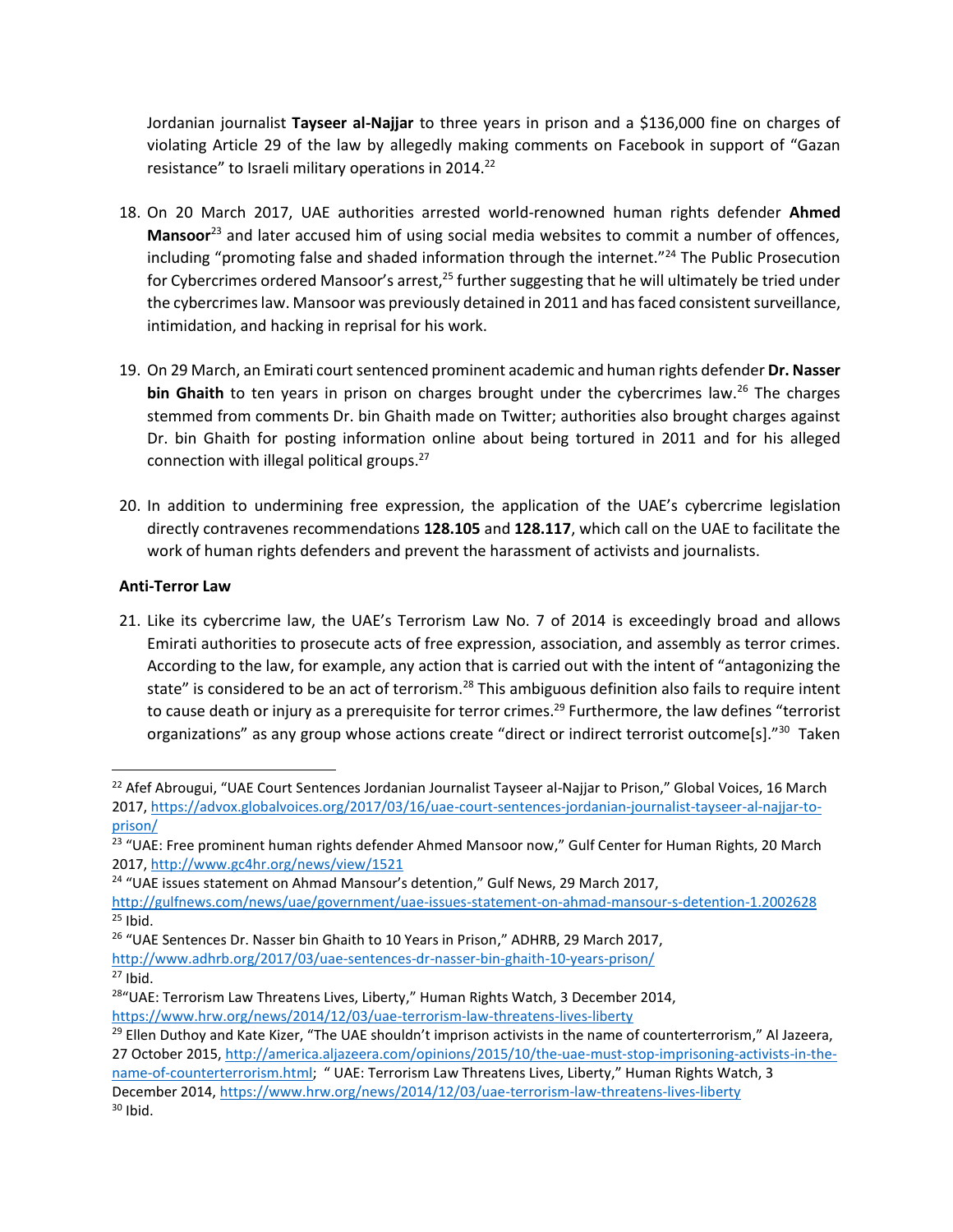together, this vague language allows the government to criminalize many forms of peaceful expression and association on counterterror grounds.

- 22. The terrorism law provides for a variety of harsh penalties, including up to 15 years in prison for "publicly declar[ing]...animosity or lack of allegiance to the State."<sup>31</sup> In certain cases, the law allows for fines of up to \$27 million for actions it considers to be terrorist crimes.<sup>32</sup> Additionally, the law prescribes the death penalty for such vague "terrorist" offences as "undermin[ing] national unity or social peace" $33$  and/or possessing materials that are insulting towards Islam. $34$  Though the government did not accept its numerous second-cycle recommendations to abolish the death penalty, this provision of the anti-terror law prevents the UAE from making progress on recommendation **128.130** to "reduce the number of crimes where the death penalty can be imposed," which the government supported.
- 23. Emirati authorities have used the anti-terror law to target activists and human rights defenders as well. In 2014, a UAE court sentenced **Osama al-Najjer**, the son of another Emirati prisoner of conscience **Hussain al-Najjer**, to three years in prison and a \$136,000 fine under the anti-terror law. He was convicted of belonging to a banned group, offending and inciting hatred against the state via social media, and "passing information to foreign organizations" after Tweeting a response to the Emir of Sharjah and discussing allegations of torture and other abuses in the country's prisons.<sup>35</sup> During his detention, al-Najjer has reportedly faced torture and solitary confinement.<sup>36</sup> As of March 2017, al-Najjer remained in prison despite completing his sentence.<sup>37</sup>
- 24. The UAE received recommendation **128.150** and **128.157** to cooperate with the UN in order to ensure counterterror efforts respect human rights and fundamental freedoms, including by allowing a visit by the Special Rapporteur on the promotion and protection of human rights while countering

 $31$  Ibid.

l

https://freedomhouse.org/report/freedom-world/2017/united-arab-emirates

```
<sup>33</sup> " UAE: Terrorism Law Threatens Lives, Liberty," Human Rights Watch, 3 December 2014,
https://www.hrw.org/news/2014/12/03/uae-terrorism-law-threatens-lives-liberty
```
<sup>34</sup> "Freedom in the World 2017: United Arab Emirates," Freedom House, 2017,

<sup>&</sup>lt;sup>32</sup> "Freedom in the World 2017: United Arab Emirates," Freedom House, 2017,

https://freedomhouse.org/report/freedom-world/2017/united-arab-emirates

<sup>35</sup> Ibid.; "Prisoner Profile: Online Activist Osama al-Najjar," ADHRB, 2 November 2015,

http://www.adhrb.org/2015/11/prisoner-profile-osama-al-najjar/

<sup>&</sup>lt;sup>36</sup> Ellen Duthoy and Kate Kizer, "The UAE shouldn't imprison activists in the name of counterterrorism," Al Jazeera, 27 October 2015, [http://america.aljazeera.com/opinions/2015/10/the-uae-must-stop-imprisoning-activists-in-the](http://america.aljazeera.com/opinions/2015/10/the-uae-must-stop-imprisoning-activists-in-the-name-of-counterterrorism.html)[name-of-counterterrorism.html](http://america.aljazeera.com/opinions/2015/10/the-uae-must-stop-imprisoning-activists-in-the-name-of-counterterrorism.html); " UAE: Terrorism Law Threatens Lives, Liberty," Human Rights Watch, 3 December 2014, [https://www.hrw.org/news/2014/12/03/uae-terrorism-law-threatens-lives-liberty;](https://www.hrw.org/news/2014/12/03/uae-terrorism-law-threatens-lives-liberty) "Prisoner Profile: Online Activist Osama al-Najjar," ADHRB, 2 November 2015, http://www.adhrb.org/2015/11/prisonerprofile-osama-al-najjar/

<sup>&</sup>lt;sup>37</sup> "UAE Decision not to release Osama al-Najjar 'indefensible,'" Amnesty International, 18 March 2017, https://www.amnesty.org/en/latest/news/2017/03/uae-decision-not-to-release-osama-al-najjar-indefensible/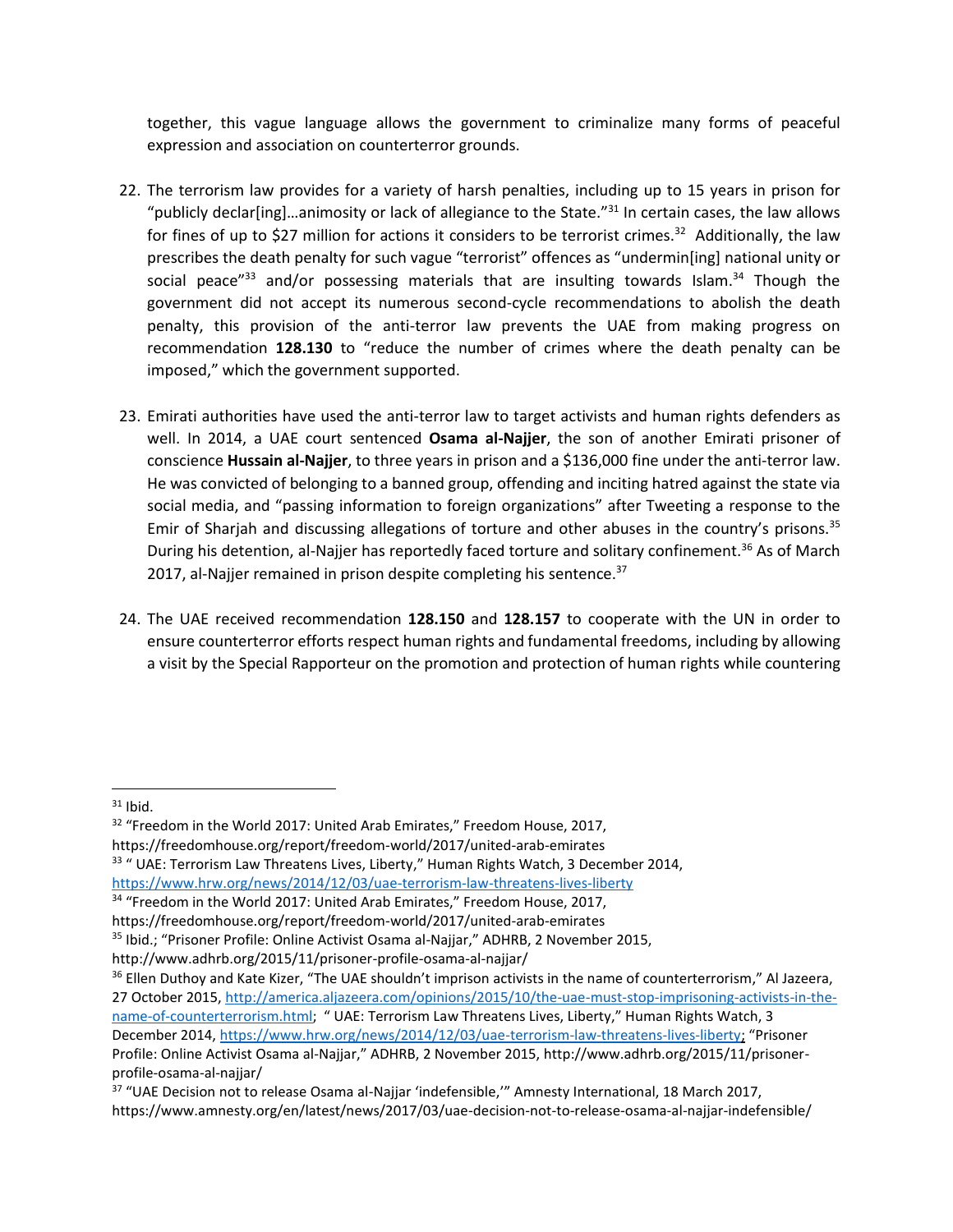terrorism. The UAE has not invited the Special Rapporteur despite his outstanding requests,<sup>38</sup> and it continues to use counterterror measures to target civil society actors and restrict basic freedoms.

## **2015 Anti-Discrimination Law**

25. The Emirati government issued Federal Decree Law No. 2 of 2015, known informally as the antidiscrimination law, in July 2015.<sup>39</sup> As with the press, cybercrime, and anti-terror legislation, many of the law's provisions are vaguely worded and can be used to target free expression. Article 6, for example, allows for a prison sentence of up to five years for anyone "who commits any act of discrimination of any form by any means of expression or by any other means."<sup>40</sup> The law also fails to protect individuals from discrimination on the basis of gender or sexual orientation.

## **Additional Regulations**

 $\overline{\phantom{a}}$ 

26. On 5 June 2017, the UAE was one of several states to cut diplomatic ties with Qatar citing the latter's alleged ties to terrorism. Soon after, on 7 June, the Emirati authorities announced that they would punish anybody determined to be criticizing the government or sympathizing with Qatar "whether it be through the means of social media, or any type of written, visual or verbal form."<sup>41</sup> The announcement indicated that offenders could be subject to up to 15 years in prison. Earlier, in May 2017, the Emirati government also reportedly blocked the website of the Al Jazeera media outlet and several other Qatari newspapers.<sup>42</sup>

## **Criminal Justice: Torture, Enforced Disappearance, and Capital Punishment**

# **Torture and Enforced Disappearance**

27. The UAE received **128.131** and **128.132** to end torture and improve accountability, but it received no recommendations concerning enforced disappearance. Though the government accepted both recommendations, it has failed to fully implement either. Detainees in the UAE regularly allege that Emirati security forces subject them to torture and other forms of ill-treatment. Nearly every activist and human rights defender listed above, including Ahmed Mansoor, Dr. Nasser bin Ghaith, and Osama al-Najjer, reported experiencing torture. There is also credible evidence that Emirati authorities forcibly disappear and torture individuals at secret detention facilities, as in the case of

<sup>39</sup> "Anti-discrimination law enacted across UAE," The National, 20 July 2015,

<http://www.thenational.ae/uae/government/anti-discrimination-law-enacted-across-uae> <sup>40</sup> Federal Decree Law No. 2 of 2015 on Combating Discrimination and Hatred, Government of the United Arab

Emirates, 15 July 2015, [http://ejustice.gov.ae/downloads/latest\\_laws2015/FDL\\_2\\_2015\\_discrimination\\_hate\\_en.pdf](http://ejustice.gov.ae/downloads/latest_laws2015/FDL_2_2015_discrimination_hate_en.pdf)

<sup>41</sup> Karen DeYoung, "Bahrain and UAE criminalize 'sympathy' for Qatar," The Washington Post, 8 June 2017, https://www.washingtonpost.com/world/national-security/bahrain-and-uae-criminalize-sympathy-forqatar/2017/06/08/ce74a666-4c70-11e7-9669-250d0b15f83b\_story.html?utm\_term=.4c2fd1aa4f36

<sup>38</sup> A/HRC/34/61, *Report of the Special Rapporteur on the promotion and protection of human rights and fundamental freedoms while countering terrorism*, Office of the High Commissioner for Human Rights, 21 February 2017.

<sup>42</sup> Zahraa Alkhalisi, "Al Jazeera blocked by Saudi Arabia, Qatar blames fake news," Al Jazeera, 24 May 2017, http://money.cnn.com/2017/05/24/media/al-jazeera-blocked-saudi-arabia-uae/index.html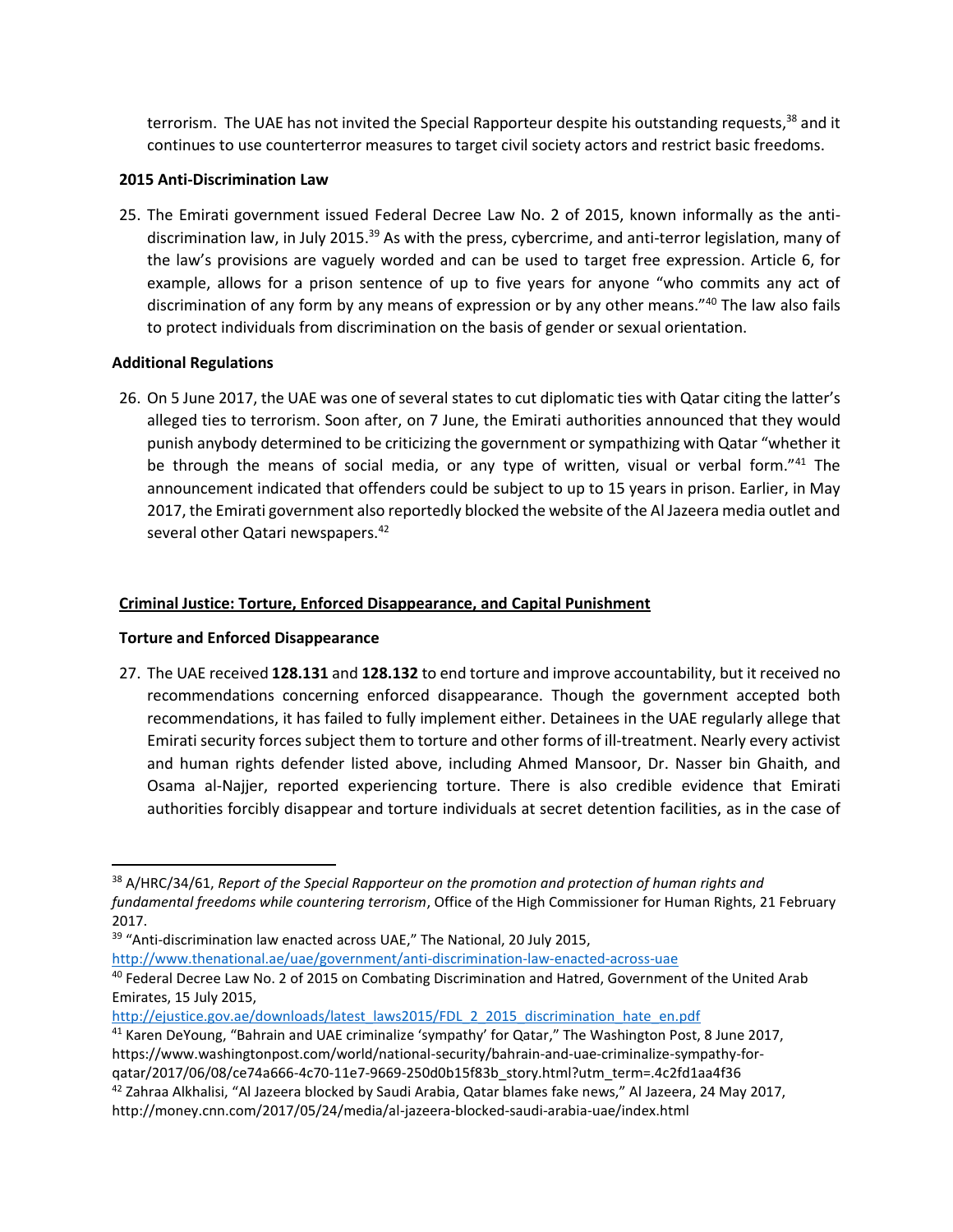Dr. Nasser bin Ghaith. Notably, recent investigations have also seriously implicated the UAE in torture and a network of secret detention facilities in Yemen.<sup>43</sup>

- 28. Other demonstrative cases during the period under review include:
	- a. **Kamal and Mohammed al-Darat**, two Libyan-American citizens, were arrested in August 2014 and held incommunicado for more than a month. $44$  During this period, the al-Darats were prevented from accessing an attorney or consular services. Both Kamal and Mohammed al-Darat alleged they were tortured by the authorities, including beating, electrocution and sleep deprivation. After more than 500 days of pre-charge detention, the al-Darats were accused of supporting illegal groups under the anti-terror law. The al-Darats denied the charges and, after international outcry, were ultimately released in June 2016.<sup>45</sup>
	- b. **Dr. Mohammed al-Roken**, an Emirati human rights lawyer, was detained in March 2012 during a wave of mass arrests targeting reform activists. While in detention, security forces reportedly subjected Dr. al-Roken to torture and degrading treatment including solitary confinement without furniture or personal items, and denied him access to his lawyer. In a 2013 mass trial, al-Roken was sentenced to 10 years in prison.<sup>46</sup>

## **Death Penalty**

 $\overline{\phantom{a}}$ 

29. The UAE rejected 8 recommendations to abolish or institute a moratorium on the death penalty. It carried out the execution of one prisoner in 2014 and another in 2015, and the courts have continued to issue death sentences.

# **Conclusion and Recommendations**

- 30. The Government of the UAE has failed to implement its UPR recommendations to increase treaty compliance; protect the rights to free expression, assembly, and association; and improve criminal justice procedures. To the contrary, it has expanded legal restrictions on fundamental freedoms and continued to subject civil society actors to torture, forced disappearance, and other abuses.
- 31. ADHRB calls on the UAE to:

<http://www.adhrb.org/2015/10/prisoner-profile-kamal-and-mohammed-al-darat/>; "UAE: Investigate Allegations of Torture of Foreign Nationals," Human Rights Watch, 13 October 2015,

<sup>&</sup>lt;sup>43</sup> Maggie Michael, "In Yemen's secret prisons, UAE tortures and US interrogates," Associated Press, 22 June 2017, https://apnews.com/4925f7f0fa654853bd6f2f57174179fe; "Yemen: UAE Backs Abusive Local Forces," Human Rights Watch, 22 June 2017, https://www.hrw.org/news/2017/06/22/yemen-uae-backs-abusive-local-forces 44 "Prisoner Profile: Kamal and Mohammed al-Darat," ADHRB, 26 October 2015,

https://www.hrw.org/news/2015/10/13/uae-investigate-allegations-torture-foreign-nationals <sup>45</sup> Ashifa Kassam, "Salim Alaradi leaves UAE for Canada after being detained nearly two years," The Guardian, 2 June 2016, https://www.theguardian.com/world/2016/jun/02/salim-alaradi-freed-uae-canada?CMP=twt\_bgdnnews

<sup>46</sup> "Prisoner Profile: Dr. Mohammed al-Roken," ADHRB, 23 November 2015,

http://www.adhrb.org/2015/11/prisoner-profile-dr-mohammed-al-roken/